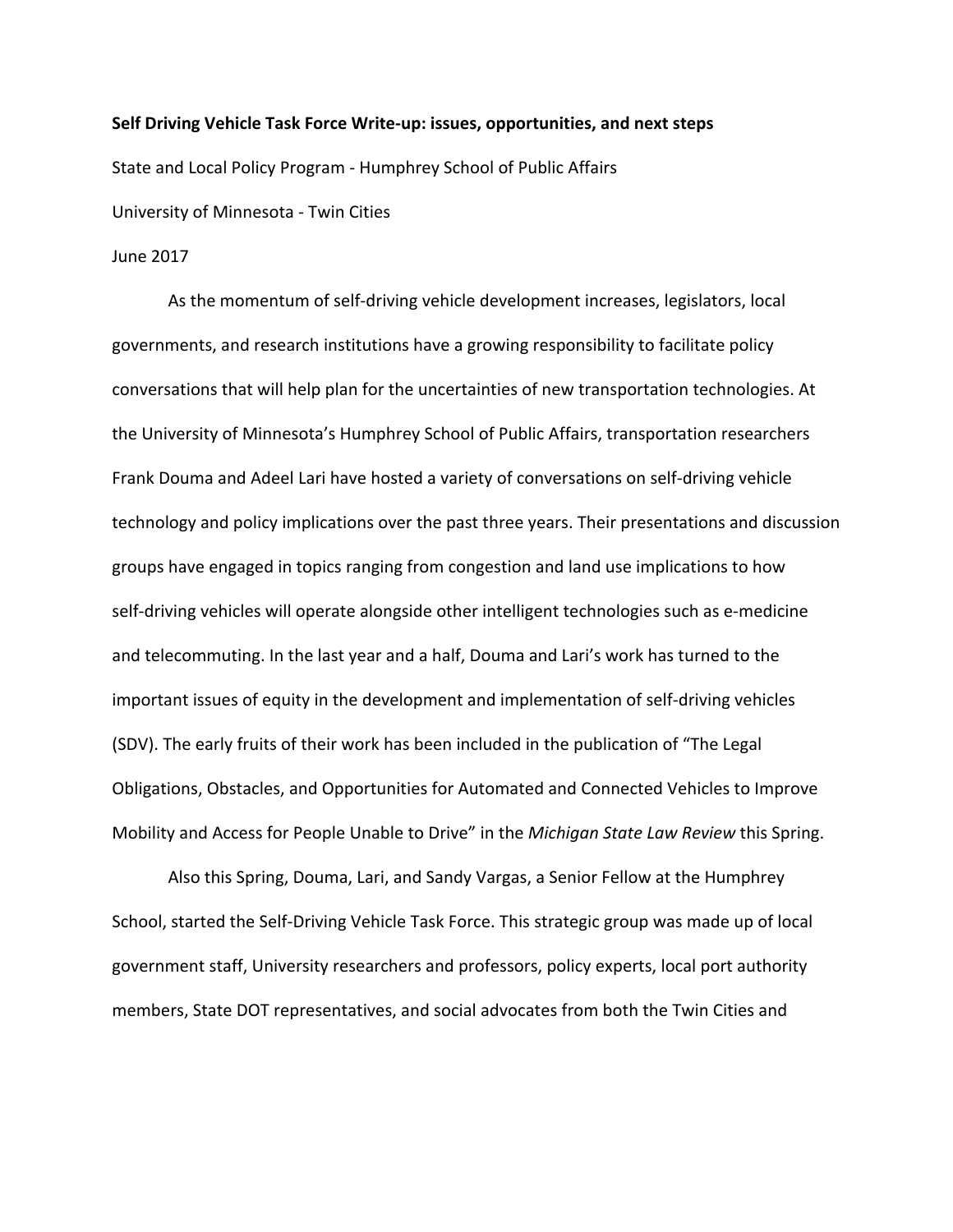Greater Minnesota<sup>1</sup>. This experienced group of public servants is helping the Transportation Policy and Economic Competitiveness Program (TPEC) and the Minnesota Legislature identify and evaluate innovative transportation technologies aimed at improving Minnesota's economy and livelihood.

The widespread deployment of the driverless vehicles on American roadways appears to be imminent and will soon find its way to Minnesota. In 2016, the ridesharing service Uber implemented a fleet of driverless vehicles in the city of Pittsburgh. These self-driving rides are still supervised by a human driver. However, the automotive industry and tech firms are actively developing commercial fleets of SDVs; cars which are estimated to be available to the public in the next 3 to 5 years. And Olli, an electric 12-person self-driving bus, offers the potential to reshape low speed public transportation. Olli is cost-efficient and equipped with the IBM technology Watson. This interactive technology gives riders the ability to engage with the driverless vehicle and, for example, tell it where they'd like to go. With these unfolding advancements in transportation systems, Minnesota, and communities around the world, must begin to address new and complex challenges. Important issues such as safety, scale, pricing, equity, ethics, regulation, implementation and much more will have to be analyzed. Through the creation of the SDV Task Force, Minnesota researchers, stakeholders and lawmakers are evaluating these issues in order to properly assure that driverless vehicles can, and in fact will, enhance the lives of their many community members.

With an emphasis on equity issues, the intent of the SDV Task Force was to identify how various self-driving vehicle deployment strategies could improve mobility and access for

<sup>&</sup>lt;sup>1</sup> See Appendix A for a complete list of SDV Task Force Members.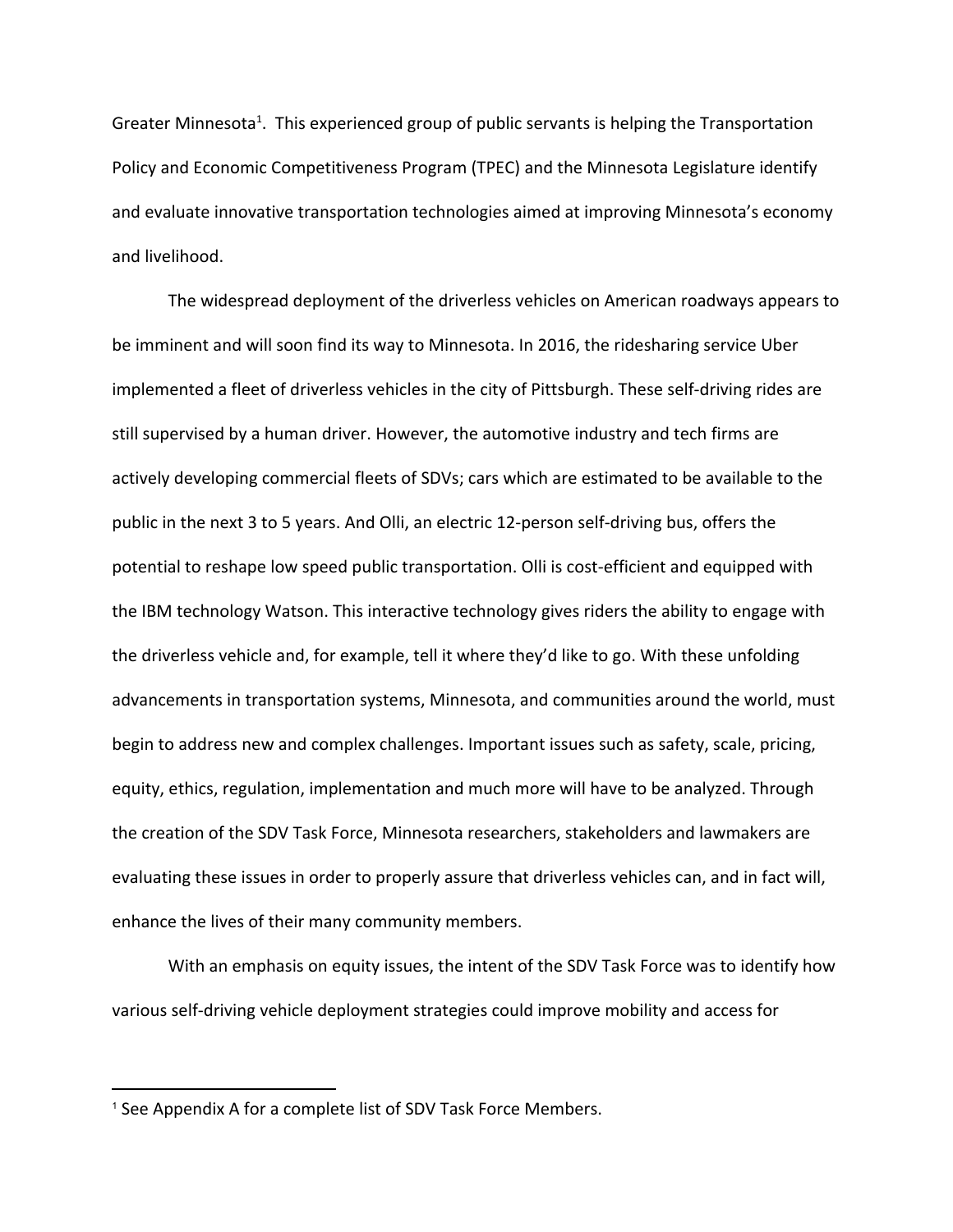transportation dependent Minnesotans: seniors, the disabled, and other others who are not able to drive themselves. Undoubtedly, a variety of SDV models will be introduced throughout the state, however the Task Force aimed to understand how different models could be used to best serve the specific needs of each community From January to May, the Task Force met three times to discuss this topic. At these meetings, it was readily transparent that the needs of Minnesota's transportation dependent populations are best addressed based upon geography and in within the context of their current access to transportation services. The Task Force set about constructing a Matrix of Users in order to analyze how different self-driving vehicle deployment strategies compare with the equity issues faced by transportation dependent populations in the Twin Cities and throughout Greater Minnesota.

The Matrix of Users is a chart designed to cross-compare geography, barriers to participation, and the potential forms of self-driving transportation that may be implemented in Minnesota. The various deployment strategies identified by the Task Force include high speed transit, low speed transit, a shared vehicle model, community car/collective ownership, ownership and driverless rural transit. The Matrix also separated Minnesota's population into four geography ranges: Central City, Suburban, Small City and Rural locales<sup>2</sup>. These different communities already employ a variety of transportation models to best achieve their specific needs. The deployment of self-driving transportation will likely resemble these previously determined transportation models in the effort to best meet the needs of each community and maintain economic viability.

<sup>2</sup> See Appendix B for more information on all Matrix of Users categories and definitions.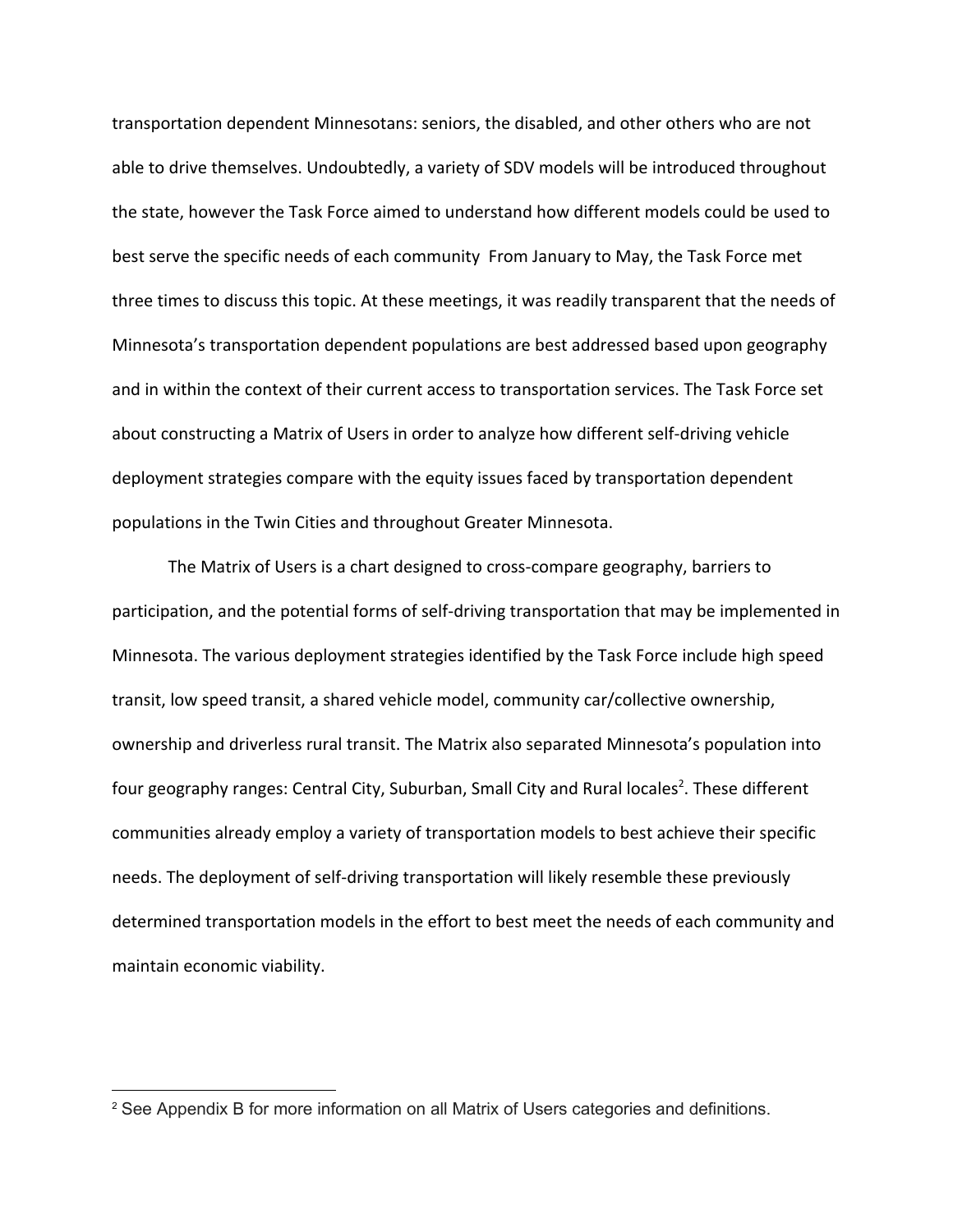For example, with declining car ownership nationwide and the quick rise of ridesharing services such as Uber and Lyft, the vision of shared vehicle models and ride sharing apps seem to be settling in most metro areas. These models, however, are problematic in a rural context. The advantage of a carsharing system is that the costs are spread across a broad base of users. This fleet model is financially viable, in part because users live within reasonable distances of one another, cutting down the time and distance between active trips. In rural areas, users are miles away, rather than blocks apart. Furthermore, rural areas lack the critical mass of people required for the cost of the fleet to be spread across. This means that rural areas will require the development of a different driverless transit model which can blend the functions of high speed and low speed public transit in order to best accommodate the needs of Minnesota's smaller communities. Looking to current transit methods in Greater Minnesota will guide the development of rural driverless transit. As self-driving vehicles become more prevalent on Minnesota roadways, the successful implementation of these new technologies depends on how SDVs service the specific needs of each particular community equitably and economically.

The Matrix of Users also cross compares self-driving car deployment strategies with the Center for Disease Control's common barriers to participation as they're experienced by transportation dependent stakeholders<sup>3</sup>. The Task Force identified that in order to achieve successful SDV implementation, and properly address equity issues, all driverless vehicles must account for common barriers to participation. The Matrix of Users analyzes these barriers based upon geography in order to assure that SDV equity issues are properly addressed throughout the state of Minnesota. According to the World Health Organization (WHO) these

<sup>&</sup>lt;sup>3</sup> See Appendix B for more information of the CDC's barriers to participation.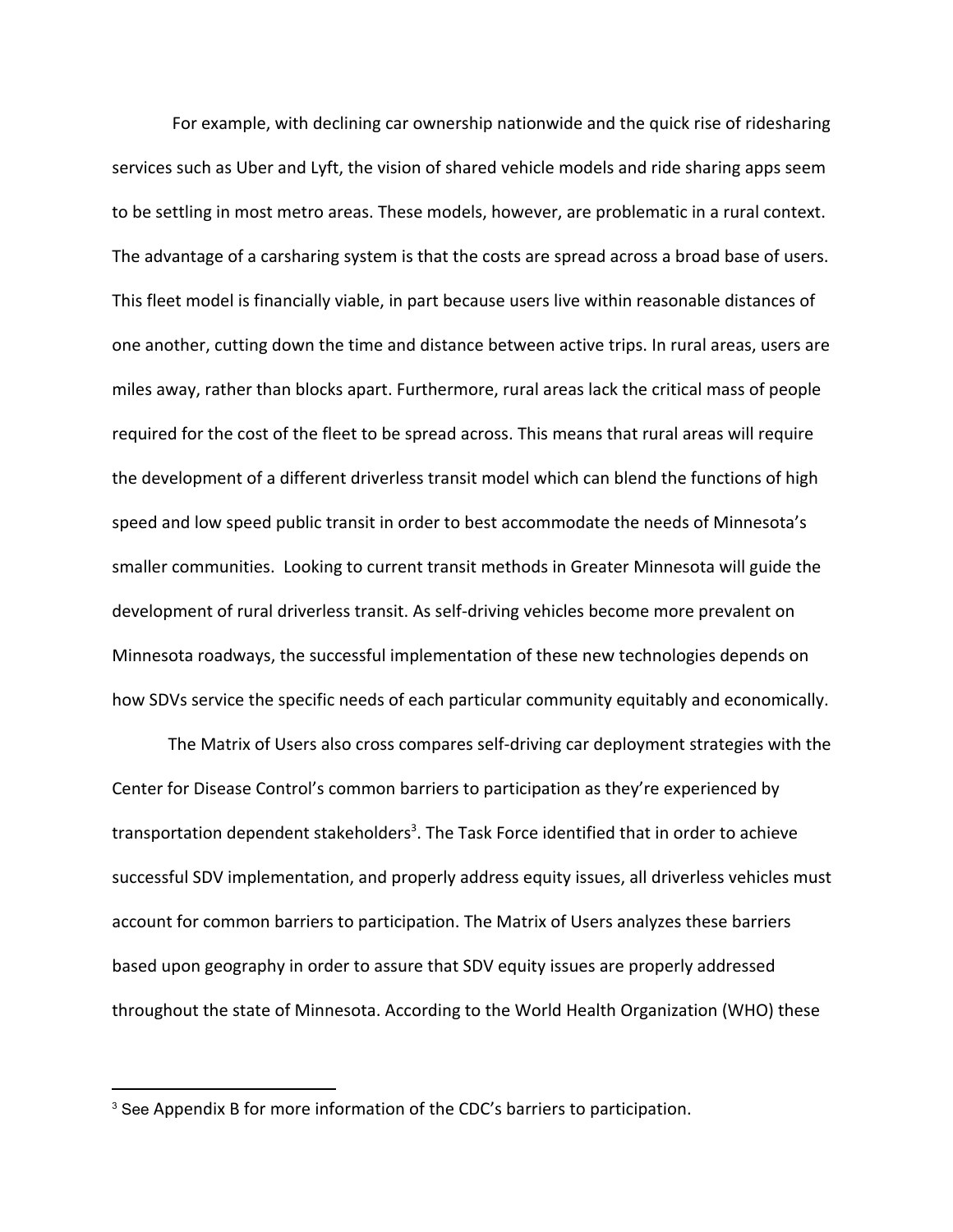CDC barriers are "factors in a person's environment that, through their absence or presence, limit functioning and create disability." The common barriers analyzed in the Matrix include financial, communication, physical, policy, programmatic, social, attitudinal and transportation barriers. The Task Force recognizes that public policy will play an important role in assuring that all self-driving vehicles deployed in Minnesota properly address these equity issues.

Looking beyond geography, the Task Force discussed what features SDVs would need to include in order to be accessible to all community members. Using the CDC's barriers as a guide, the group identified the necessity for all SDV designs to be compliant with the Americans with Disabilities Act. Other important accessibility issues identified by the Task Force include the ability to travel anonymously, ramp features for wheelchair access, drop-off/pick-up functions that are aware of the surrounding infrastructure accessibility, and features that accommodate the visually and auditorily impaired. These features, in order to properly address equity issues, ought to come standard in all of Minnesota's self-driving vehicles, regardless of geography.

It is possible that self-driving vehicles could be commonplace on American roadways within the next 15 to 20 years. With the advent of these efficient and economically advantageous transportation technologies, it will be imperative for communities to begin forecasting for the future. The SDV Task Force has broadened the analysis of automated vehicles by identifying various models of deployment and evaluating the potential of SDVs in rural communities. The Task Force also recognizes the important role policy makers will have in determining the extent to which SDVs will accommodate the equity issues faced by Minnesota's transportation dependent populations. This important work will carry on as Douma and Lari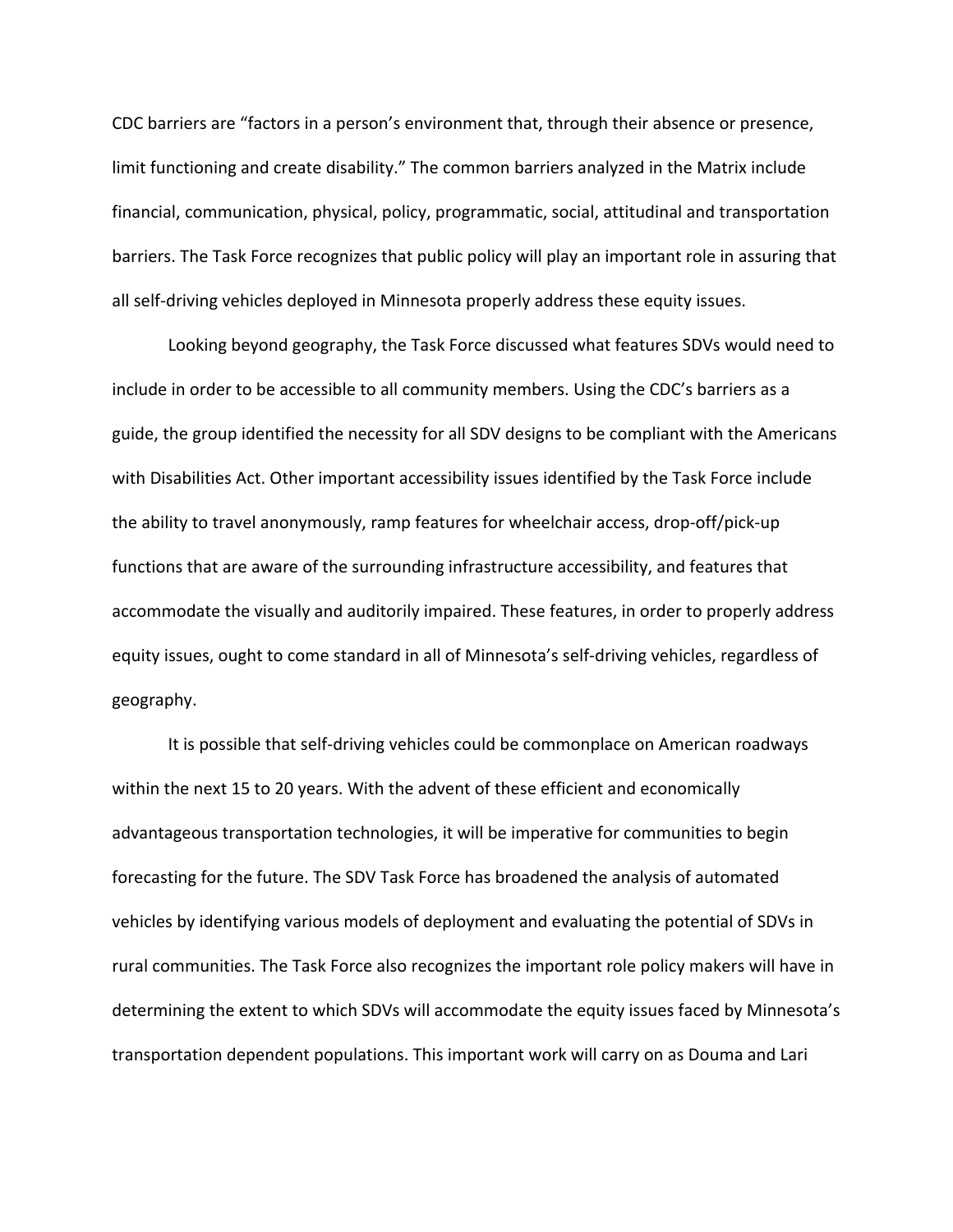plan to enhance the Matrix of Users through community outreach and stakeholder meetings across the state of Minnesota in the months to come. These upcoming meetings with stakeholders, non-profit organizations, transportation providers and local governing bodies will provide TPEC with critical insights on the current needs of transportation dependent populations and how innovative transportation technologies would best suit the needs of Minnesota's communities.

Below is a brief summary of the issues, opportunities and next steps that were identified by the SDV Task Force followed by appendix A and B.

#### Issues

- There is a lack of research and no clear vision for self-driving vehicles in rural areas
- The transportation needs of Minnesota's Tribal Nations need to be accounted for
- Provisions and regulations must be established to ensure that self-driving vehicles are affordable and accessible to all peoples regardless of income and ability
- People are suffering from a lack of mobility now-- we cannot wait for self-driving vehicles

#### **Opportunities**

- MNDOT Autonomous Bus Project
- Potential partnerships with the community of Grand Rapids, Minnesota for a pilot
- Fall Conference to share work and connect with local leaders on self-driving vehicle implications
- Dakota County's Mobility Framework establishes a baseline idea on how to address accessibility issues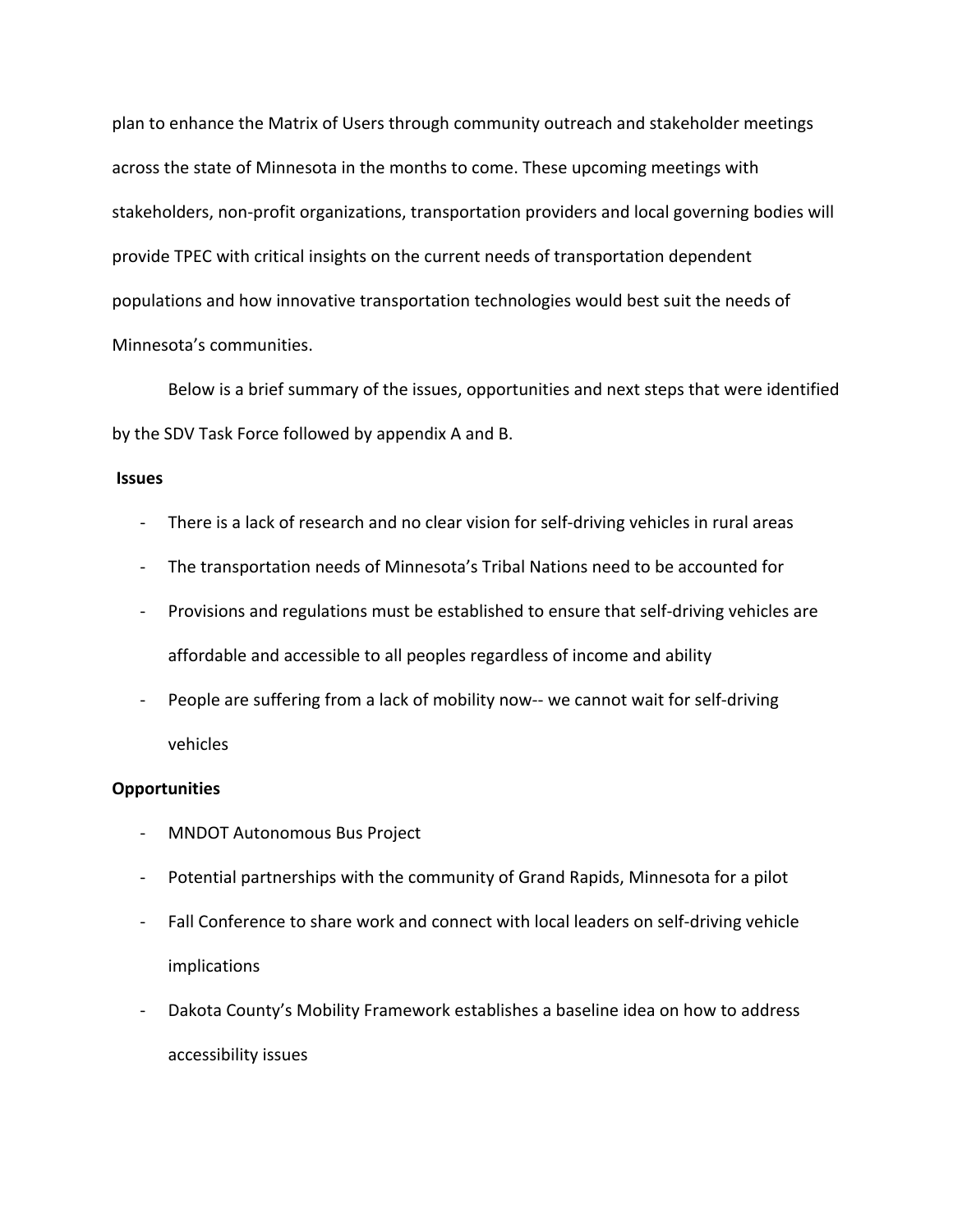#### Next Steps

- The Task Force identified the need to increase outreach efforts in rural Minnesota as well as with elected officials throughout the state
- Support MNDOT's self-driving bus project
- Run a cost analysis on rural transportation dollars and current spending
- Identify intermediate steps to address mobility disparities today we are not waiting for self-driving vehicles (Ex. Dakota County Mobility Framework)
- Engage with Advisory Council on Tribal Transportation to identify the needs of Tribal

**Nations** 

- Identify clear SDV models in rural areas
- Complete the Matrix of Users

## Appendix A - Self-Driving Vehicle Task Force Members

Gina Baas - University of Minnesota - Center for Transportation Studies Fernando Burga - University of Minnesota - Humphrey School Heidi Corcoran - Dakota County Community Services Administration John Doan - Hennepin County, SW LRT Community Works Leili Fatehi - Apparatus Tom Fisher - University of Minnesota - College of Design Thomas D. Henderson - MN Dept. of Public Safety Brad Henry - University of Minnesota - Technological Leadership Institute Jay Heitpas - MnDOT Bob Johns - University of Minnesota - Humphrey School Andrew Krueger - Metro Mobility Randy Maluchnik - Carver County Commissioner (Dist. 3) Arlene Mathison - University of Minnesota - Center for Transportation Studies Keith Mensah - St. Paul Port Authority Guillermo Narvaez - University of Minnesota - Humphrey School Myrna Peterson - Mobility Mania Steve Peterson - Metropolitan Council Schane Rudlang - Bloomington Port Authority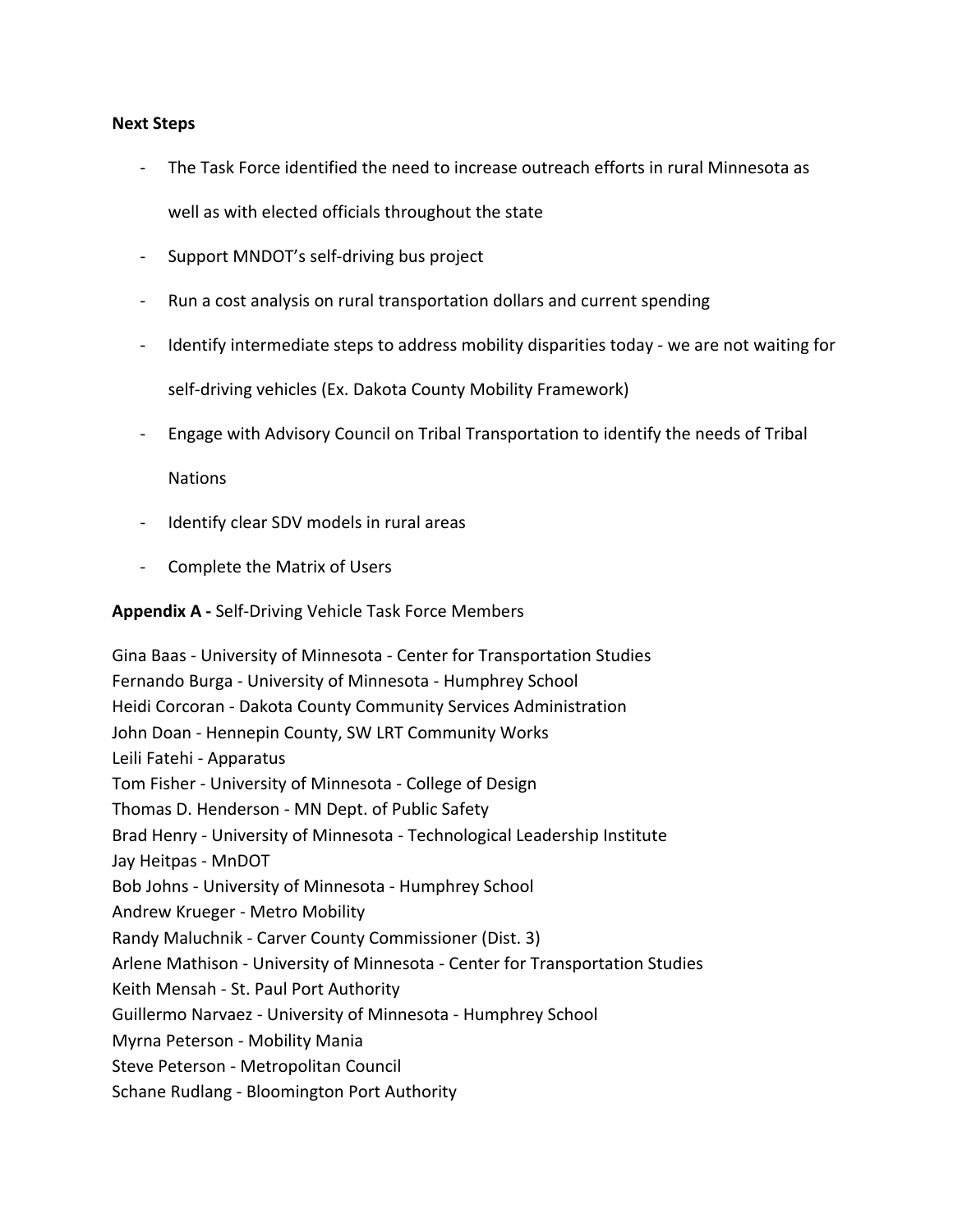Mike Schadauer - MnDOT Philip Schaffner - MnDOT Eric Schnell - Aeon Brendon Slotterback - McKnight Foundation Carissa Slotterback - University of Minnesota - Humphrey School Sandy Vargas - University of Minnesota - Humphrey School Marnie Werner - Center for Rural Policy & Development Joan Willshire - Mn State Council on Disability

# Appendix B - Matrix of Users Categories and Definitions

# SDV Deployment Strategies -

- High speed transit An urban area transportation model such as light rail, commuter rail, subway and high speed rail.
- Low speed transit Various modes of 4-wheeled public transportation that typically do not exceed speeds of 25 mph.
- Shared vehicle model A fleet of vehicles that users can rent for short periods of time. Carsharing is common in metro areas and helpful for individuals who have only occasional need for a vehicle.
- Community car/collective ownership Similar to car sharing, but instead of renting cars users have an ownership stake in a collective vehicle(s).
- *Ownership* Private ownership
- Driverless rural transit A new development that would be able to function similar to low speed public transit, but which could reach higher speeds on highways that connect various communities.

# Geographies -

- Central City-High density metropolitan areas with a central city core and a wide variety of transportation systems.
- Suburban-High to medium density communities without a central city core.
- Small City These communities are geographically isolated, but which have a large community mainstreet and/or central city core and an established low speed public transit system .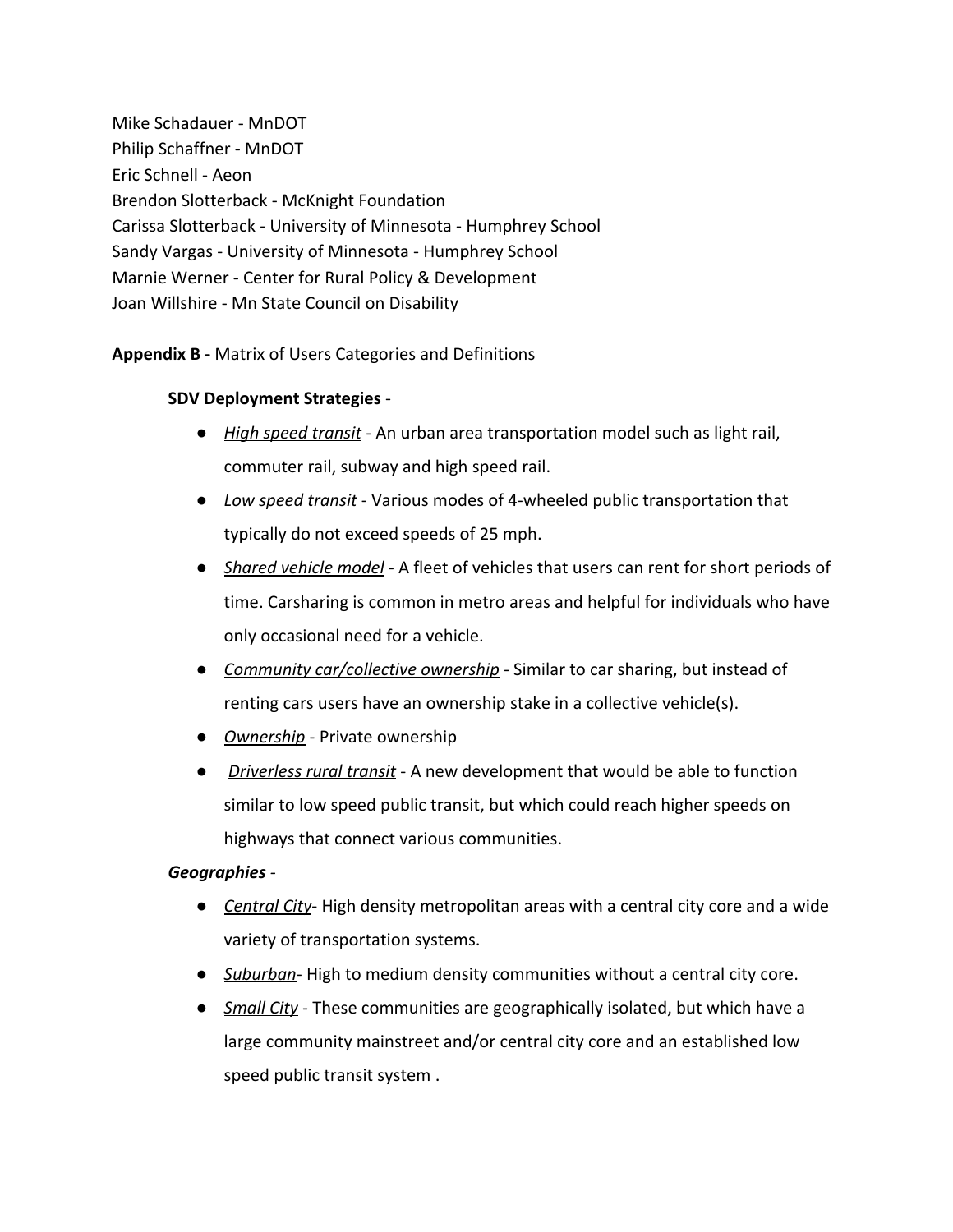● Rural - The population in rural settings is highly scattered and public transportation often has to connect several small communities that are widely separated. The distance between communities often requires a blend between high speed and low speed public transit systems. The transportation dependent populations of rural communities is generally older and underserved in comparison with other geographic regions.

## **Barriers to Participation-As they are defined by the CDC**

- Financial- Financial barriers include affordability and feasibility of transportation services and available forms of funding and organization.
- Communication-Communication barriers are experienced by people who have disabilities that affect hearing, speaking, reading, writing, and or understanding, and who use different ways to communicate than people who do not have these disabilities
- Physical-Physical barriers are structural obstacles in natural or manmade environments that prevent or block mobility (moving around in the environment) or access.
- Policy- Policy barriers are frequently related to a lack of awareness or enforcement of existing laws and regulations that require programs and activities be accessible to people with disabilities
- Programmatic-Programmatic barriers limit the effective delivery of a public health or health care program for people with different types of impairments.
- Social- Social barriers are related to the conditions in which people are born, grow, live, learn, work and age – or social determinants of health – that can contribute to decreased functioning among people with disabilities.
- Transportation-Transportation barriers are due to a lack of adequate transportation that interferes with a person's ability to be independent and to function in society.
- Attitudinal--Attitudinal barriers are the most basic and contribute to other barriers. For example, some people may not be aware that difficulties in getting to or into a place can limit a person with a disability from participating in everyday life and common daily activities.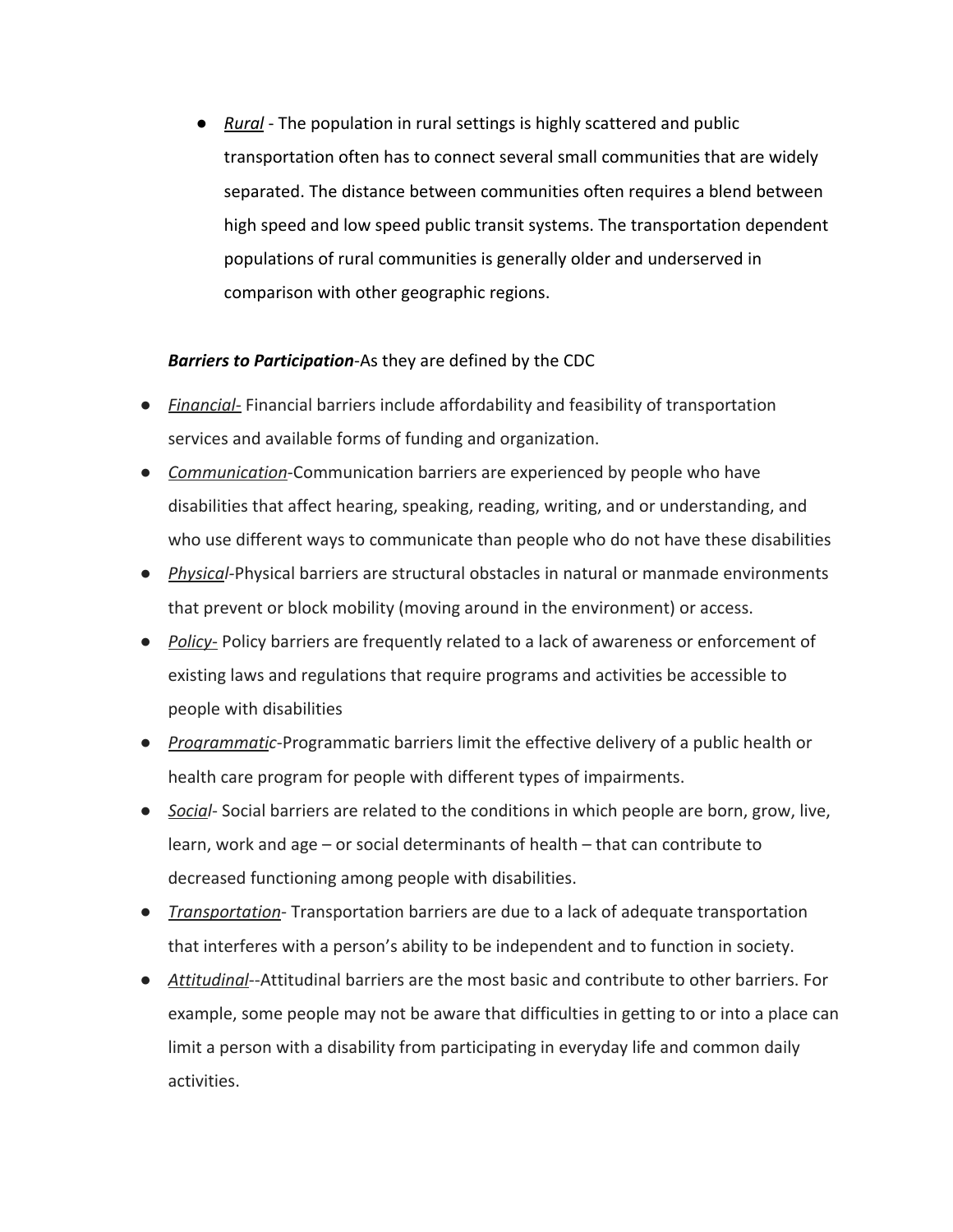| <b>User Groups</b>                                                                                                                                                                                                                                           |                                                                                                                                                                              |                                                           |                                                                                                                                                                  |                                             | Geography                                                                                                                    |                                                 |                                                                                                                                                                                                                                                                           |                                              |  |
|--------------------------------------------------------------------------------------------------------------------------------------------------------------------------------------------------------------------------------------------------------------|------------------------------------------------------------------------------------------------------------------------------------------------------------------------------|-----------------------------------------------------------|------------------------------------------------------------------------------------------------------------------------------------------------------------------|---------------------------------------------|------------------------------------------------------------------------------------------------------------------------------|-------------------------------------------------|---------------------------------------------------------------------------------------------------------------------------------------------------------------------------------------------------------------------------------------------------------------------------|----------------------------------------------|--|
|                                                                                                                                                                                                                                                              | <b>Central City</b>                                                                                                                                                          |                                                           | Suburban (No Centralized Core)                                                                                                                                   |                                             | <b>Isolated Small City (Core/Main street)</b>                                                                                |                                                 | <b>Rural (Scattered)</b>                                                                                                                                                                                                                                                  |                                              |  |
|                                                                                                                                                                                                                                                              | <b>Application</b>                                                                                                                                                           | <b>Who Organizes?</b>                                     | Application                                                                                                                                                      | <b>Who Organizes?</b>                       | Application                                                                                                                  | <b>Who Organizes?</b>                           | Application                                                                                                                                                                                                                                                               | <b>Who Organizes?</b>                        |  |
| Financial Barriers (Ex. Affordability of<br>transportation)                                                                                                                                                                                                  | High/Low speed<br>transit, shared vehicle<br>model                                                                                                                           | Federal, State,<br>region,<br>municipality, for<br>profit | Low speed transit, shared vehic                                                                                                                                  | For profit,<br>subsidized by<br>state/local | Low speed transit, shared vehicle<br>model                                                                                   | County, regional<br>with subsidy,<br>non-profit | Priverless Rural Transit,<br><b>Community car/collective</b><br>ownership                                                                                                                                                                                                 | Subsidized by<br>state/local, non-<br>profit |  |
| <b>Communication Barriers (Ex. Written)</b><br>health promotion messages with barriers<br>that prevent people with vision impairments<br>from receiving the message, Auditory<br>health messages may be inaccessible to<br>people with hearing impairments). | High/low speed<br>transit, shared vehicle<br>model, with features<br>that accommodate<br>visual and auditory<br>impairments                                                  | Federal, State,<br>region,<br>municipality, for<br>profit | Low speed transit, shared<br>vehicle model, with features that subsidized by<br>accommodate visual and<br>auditory impairments                                   | For profit,<br>state/local                  | Low speed transit, with features that<br>accommodate visual and auditory<br>impairments                                      | County, regional<br>with subsidy,<br>non-profit | Driverless Rural Transit.<br>Community car/collective<br>ownership, Ownership, with<br>features that accommodate<br>visual and auditory<br>impairments                                                                                                                    | Subsidized by<br>state/local, non-<br>profit |  |
| Physical Barriers (Ex. Steps and curbs<br>that block a person with mobility<br>impairment from entering a building or<br>using a sidewalk).                                                                                                                  | <b>High/low speed</b><br>transit, shared vehicle<br>model, with ramp and<br>drop-off/pick-up<br>features that are<br>aware of surrounding<br>infrastructure<br>accessibility | Federal, State,<br>region,<br>municipality, for<br>profit | Low speed transit, shared<br>vehicle model, with ramp and<br>drop-off/pick-up features that<br>are aware of surrounding<br>infrastructure accessibility          | For profit,<br>subsidized by<br>state/local | Low speed transit, with ramp and drop-<br>off/pick-up features that are aware of<br>surrounding infrastructure accessibility | County, regional<br>with subsidy,<br>non-profit | <b>Driverless Rural Transit.</b><br>Ownership, Community<br>car/collective ownership, with profit<br>ramp and drop-off/pick-up<br>features that are aware of<br>surrounding infrastructure<br>accessibility                                                               | Subsidized by<br>state/local, non-           |  |
| Policy Barriers (Ex. Denying reasonable<br>accommodations to qualified individuals<br>with disabilities, so they can perform the<br>essential functions of the job for which they<br>have applied or have been hired to<br>perform).                         | <b>High/low speed</b><br>transit, shared vehicle<br>nodel, ADA<br>compliance, the ability<br>to travel anonymously                                                           | Federal, State,<br>region,<br>municipality, for<br>profit | Low speed transit, shared<br>vehicle model, ADA compliance, subsidized by<br>the ability to travel anonymously state/local                                       | For profit,                                 | Low speed transit, ADA compliance,<br>the ability to travel anonymously                                                      | County, regional<br>with subsidy,<br>non-profit | <b>Driverless Rural Transit.</b><br>Ownership, Community<br>car/collective ownership.<br>ADA compliance, the ability<br>to travel anonymously                                                                                                                             | Subsidized by<br>state/local, non-<br>profit |  |
| Programmatic Barriers (Ex. Inconvenient<br>scheduling, Provider's attitudes,<br>knowledge, and understanding of people<br>with disabilities).                                                                                                                | <b>High/low speed</b><br>transit, shared vehicle<br>model, vehicle<br>requirements that<br>mandate ADA<br>accessibility ensuring<br>on demand services<br>are equitable      | Federal, State,<br>region,<br>municipality, for<br>profit | Low speed transit, shared<br>vehicle model, vehicle<br>requirements that mandate ADA   state/local<br>accessibility ensuring on<br>demand services are equitable | For profit,<br>subsidized by                | Low speed transit, vehicle<br>requirements that mandate ADA<br>accessibility ensuring on demand<br>services are equitable    | County, regional<br>with subsidy,<br>non-profit | <b>Driverless Rural Transit</b><br>Ownership, Community<br>car/collective ownership<br>vehicle requirements that<br>mandate ADA accessibility<br>ensuring on demand services<br>are equitable and expand<br>services i.e after hours rides<br>and more extensive services | Subsidized by<br>state/local, non-<br>profit |  |
| Social Barriers (Ex. People with<br>disabilities are far less likely to be<br>employed)                                                                                                                                                                      | High/low speed<br>transit, shared vehicle<br>model                                                                                                                           | Federal, State,<br>region,<br>municipality, for<br>profit | Low speed transit, shared<br>vehicle model                                                                                                                       | For profit,<br>subsidized by<br>state/local | Low speed transit                                                                                                            | County, regional<br>with subsidy,<br>non-profit | <b>Driverless Rural Transit.</b><br>Ownership, Community<br>car/collective ownership                                                                                                                                                                                      | Subsidized by<br>state/local, non-<br>profit |  |
| Transportation Barriers (Ex. Lack of<br>access to accessible or convenient<br>transportation for people who are not able<br>to drive because of vision or cognitive<br>impairment)                                                                           | <b>High/low speed</b><br>transit, shared vehicle<br>nodel, vehicle<br>requirements that<br>mandate ADA<br>accessibility ensuring<br>on demand services<br>are equitable      | Federal, State,<br>region,<br>municipality, for<br>profit | Low speed transit, shared<br>vehicle model vehicle<br>requirements that mandate ADA   state/local<br>accessibility ensuring on<br>demand services are equitable  | For profit,<br>subsidized by                | Low speed transit, vehicle<br>requirements that mandate ADA<br>accessibility ensuring on demand<br>services are equitable    | County, regional<br>with subsidy,<br>non-profit | Driverless Rural Transit<br>Ownership, Community<br>car/collective ownership,<br>vehicle requirements that<br>mandate ADA accessibility<br>ensuring on demand services<br>are equitable                                                                                   | Subsidized by<br>state/local, non-<br>profit |  |
| <b>Attitudinal Barriers (Ex. People</b><br>sometimes stereotype those with<br>disabilities, assuming their quality of life is<br>poor or that they are unhealthy because of<br>their impairments)                                                            | High/low speed<br>transit, shared vehicle<br>nodel, vehicle<br>requirements that<br>mandate ADA<br>accessibility ensuring<br>on demand services<br>are equitable             | Federal, State.<br>region,<br>municipality, for<br>profit | Low speed transit, shared vehic                                                                                                                                  | For profit,<br>subsidized by<br>state/local | Low speed transit                                                                                                            | County, regional<br>with subsidy,<br>non-profit | Driverless Rural Transit,<br>Ownership, Community<br>car/collective ownership                                                                                                                                                                                             | Subsidized by<br>state/local, non-<br>profit |  |